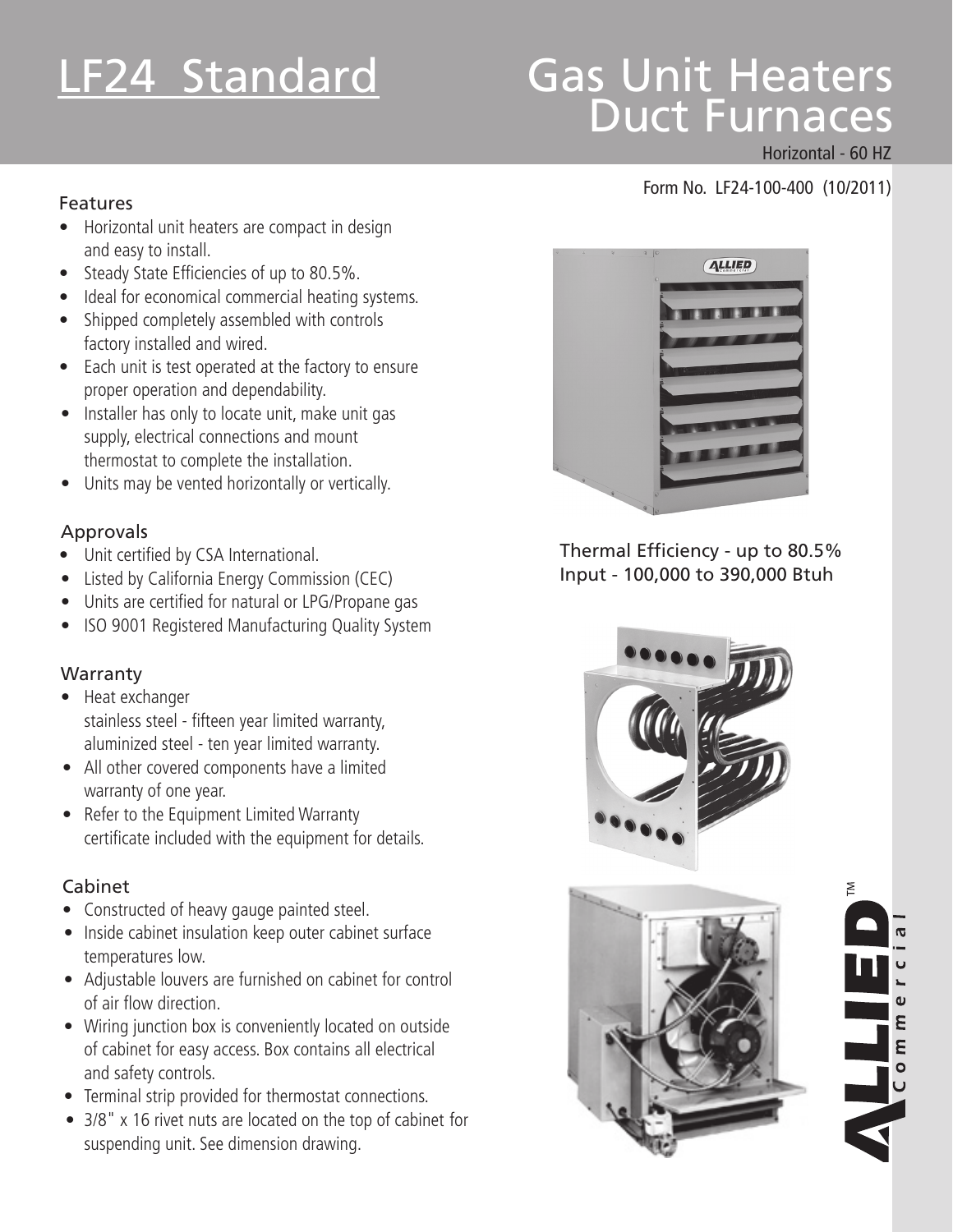# Model Number Identification



#### Heating System

- 24 volt redundant combination gas control valve combines a manual main shutoff valve, pressure regulation and automatic electric valve (dual) into one compact combination control.
- Solid-state electronic direct spark ignition control provides positive main burner ignition.
- Spark is intermittent and occurs only when required.

#### Tubular Aluminized or Stainless Steel Heat Exchanger

- • Tubular heat exchanger is constructed of aluminized or stainless steel for superior resistance to corrosion and oxidation.
- Curving design of heat exchanger allows complete exposure of heating surfaces to supply air stream.
- Round tube surfaces create minimum air resistance and allow air to surround all surfaces for excellent heat transfer.
- Compact design reduces space requirements in unit cabinet.
- Heat exchanger has been laboratory life cycle tested.

#### Inshot Burners

- Aluminized steel inshot burners provide efficient trouble free operation.
- Burner venturi mixes air and gas in correct proportion for proper combustion.
- Burner assembly is removable from the unit as a single component for ease of service and each burner may be removed individually.
- Separate electronic flame sensor control assures safe and reliable operation.
- Should loss of flame occur, flame sensor controls will initiate 3 attempts at re-ignition before locking out unit operation.
- Combustion air inducer prepurges heat exchanger and safely vents flue products.
- Pressure switch proves inducer operation before allowing gas valve to open.
- Combustion air inducer operates only during heating cycle.

#### Limit Control

- Factory installed and accurately located.
- Limit control has fixed temperature setting and protects heating system from abnormal operating conditions.

#### Combustion Air Inducer

- Prepurges heat exchanger and safely vents combustion products.
- Blower motor has sleeve bearings and is thermally protected.
- Pressure switch prevents unit operation in case of blockage of combustion air inlet or flue outlet.
- Combustion air inducer on LF24-100, 115, 125, and 145 units may be rotated 90º to left or right of vertical to facilitate installation.

#### Venting

• Units may be vented horizontally or vertically. Vertical Venting - LF24 units are approved for installation with single wall and type B-1 double wall vent pipe. Horizontal Venting - LF24 units are approved for installation with single wall or Lennox-approved stainless steel vent kits.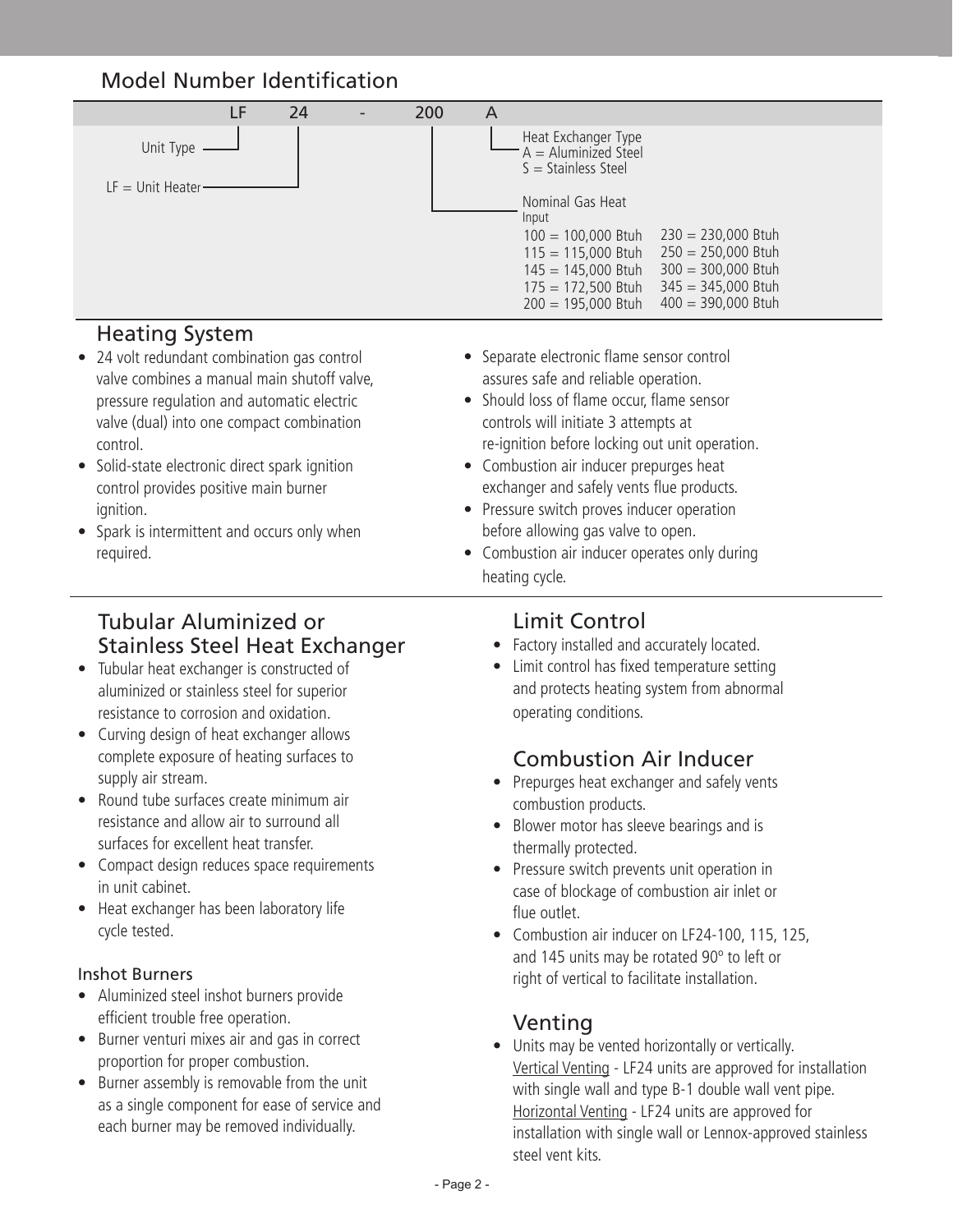#### **Controls**

Includes: 24 volt main gas valve with 100% safety shutoff, main shutoff valve, gas pressure regulation (natural & LPG/propane gas models), limit control, transformer and combination ignition/fan timer control board.

- Combination Direct Spark Ignition/Fan Timer Control
- Solid-state control board contains all necessary controls and relays to operate unit.

Includes: Fan timer control - fan on 45 seconds (fixed), fan off 150 seconds (fixed), terminal strip for thermostat connections, diagnostic LED for troubleshooting, continuous fan operation.

#### Transformer

120V/24V transformer furnished as standard.

#### Direct Drive Fan

All models are equipped with efficient and quiet operating direct drive fan.

#### **Options**

Discharge Nozzles To direct discharge air from unit heater. Available in 30º, 45º, 60º and 90º style. Fully assembled from heavy-gauge steel. Paint finish matches unit heater. See Dimension Drawings. Hanging Bracket Kit Used to suspend unit heaters on two pipe hangers. Kit contains two brackets and all necessary hardware.

 Pipe hangers (3/4 in.) are not furnished 

 and must be field provided.

# Horizontal Vent Kits and Elbow Required for Horizontal Venting Applications

| Unit<br>Heater<br>Model<br>No.                           | Vent<br><b>Diameter</b><br>(in.) | Upslope<br>Vent<br>Kit | Catalog<br>No. | Downslope<br>Vent<br>Kit | Catalog<br>No. | $45^{\circ}$<br>Elbow    | Catalog<br>No. | $90^\circ$<br>Elbow    | Catalog<br>No. | <sup>1</sup> Minimum<br>Vent<br>Length<br>(f <sub>t</sub> ) |
|----------------------------------------------------------|----------------------------------|------------------------|----------------|--------------------------|----------------|--------------------------|----------------|------------------------|----------------|-------------------------------------------------------------|
| LF24-100<br>LF24-115<br>LF24-145                         | 4                                | C5VENT4KU              | 75W63          | C5VENT4KD                | 75W67          | C5VENT4E45<br>(Optional) | 87W80          | C5VENT4E<br>(Optional) | 75W71          | 5                                                           |
| LF24-175<br>LF24-200<br>LF24-230<br>LF24-250<br>LF24-300 | 5                                | C5VENT5KU              | 75W64          | C5VENT5KD                | 75W68          | C5VENT5E45<br>(Required) | 87W81          | C5VENT5E<br>(Required) | 75W72          | 5                                                           |
| LF24-345<br>LF24-400                                     | 6                                | C5VENT6KU              | 75W65          | C5VENT6KD                | 75W69          | C5VENT6E45<br>(Required) | 87W82          | C5VENT6E<br>(Required) | 75W73          | 5                                                           |

1 Length does not include termination (or elbow where applicable) NOTE: Elbow is required where shown to facilitate connection of horizontal vent kit to flue outlet.

### Straight Vent Pipe - For Horizontal Venting

| Unit Heater        | Model No.  | Vent Diameter (in.) | Length (in.) | Catalog No. |
|--------------------|------------|---------------------|--------------|-------------|
| LF24-100           | C5VENT4P6  | 4                   | 6            | 75W77       |
| LF24-115           | C5VENT4P12 | 4                   | 12           | 75W78       |
| LF24-145           | C5VENT4P36 | 4                   | 36           | 75W79       |
| LF24-175, LF24-200 | C5VENT5P6  | 5                   | 6            | 75W80       |
| LF24-230, LF24-250 | C5VENT5P12 | 5                   | 12           | 75W781      |
| LF24-300           | C5VENT5P36 | 5                   | 36           | 75W82       |
| LF24-345           | C5VENT6P12 | 6                   | 12           | 75W83       |
| LF24-400           | C5VENT6P36 | 6                   | 36           | 75W84       |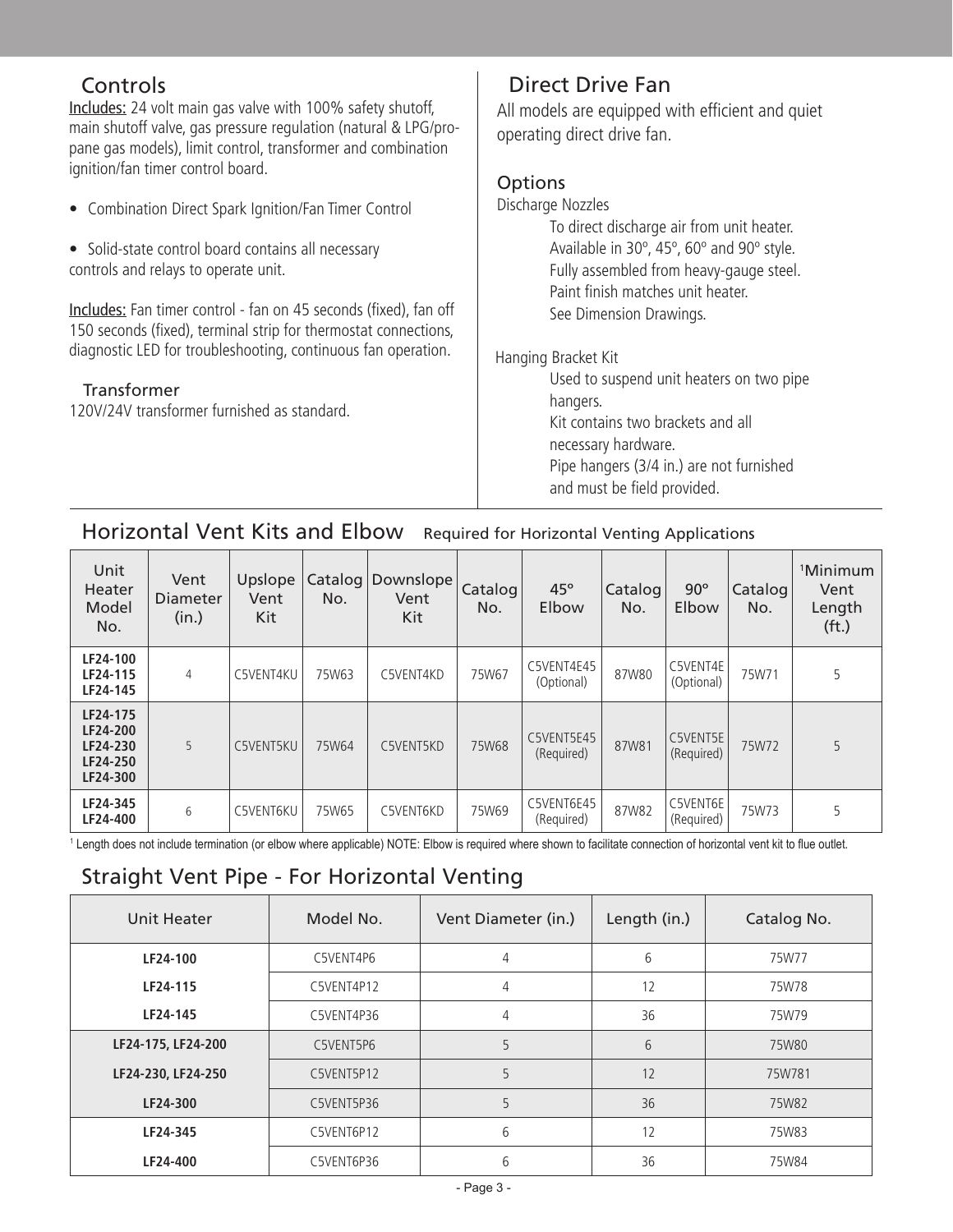# Specifications - LF24-100 to LF24-230

| Gas<br>Heating<br>Perf.                                           | Model No. - Stainless Steel<br>Model No. - Aluminized Steel<br>Heating Capacity Input - Btuh<br>Heating Capacity Output - Btuh<br>Steady State Efficiency | LF24 - 100S<br>LF24 - 100A<br>100,000<br>80,500<br>80.5%         | LF24 -115S<br>LF24 - 115A<br>115,000<br>92,000<br>80.0%                     | LF24 - 145S<br>LF24 - 145A<br>145,000<br>116,000<br>80.0%        | LF24 - 175S<br>LF24 - 175A<br>172,500<br>138,000<br>80.0% | LF24 - 200S<br>LF24 - 200A<br>195,000<br>156,000<br>80.0% | LF24 - 230S<br>LF24 - 230A<br>230,000<br>184,000<br>80.0%                       |  |
|-------------------------------------------------------------------|-----------------------------------------------------------------------------------------------------------------------------------------------------------|------------------------------------------------------------------|-----------------------------------------------------------------------------|------------------------------------------------------------------|-----------------------------------------------------------|-----------------------------------------------------------|---------------------------------------------------------------------------------|--|
| Connections -<br>in.                                              | Flue size (round) - Vertical Venting<br>Gas Piping Size                                                                                                   | 14<br>1/2                                                        | 14<br>1/2                                                                   | 14<br>1/2                                                        | 25<br>1/2                                                 | 25<br>1/2                                                 | 25<br>3/4                                                                       |  |
| Fan<br><b>Data</b>                                                | Air Volume -cfm<br>Number of fans<br>Fan Diameter - in.<br>Number of blades<br>Number of motors<br>Motor Output - hp<br><b>RPM</b>                        | 1900<br>1<br>16<br>$\overline{4}$<br>$\mathbf{1}$<br>1/8<br>1075 | 1900<br>$\mathbf{1}$<br>16<br>$\overline{4}$<br>$\mathbf{1}$<br>1/8<br>1075 | 1900<br>1<br>16<br>$\overline{4}$<br>$\mathbf{1}$<br>1/8<br>1075 | 2200<br>1<br>16<br>4<br>$\mathbf{1}$<br>1/8<br>1075       | 2200<br>1<br>16<br>4<br>1<br>1/8<br>1075                  | 4400<br>$\overline{2}$<br>16<br>$\overline{4}$<br>$\overline{2}$<br>1/8<br>1075 |  |
| Weight<br>Data                                                    | Net Weight - Ibs<br>Shipping - Weight - lbs.                                                                                                              | 125<br>140                                                       | 125<br>140                                                                  | 130<br>150                                                       | 145<br>165                                                | 145<br>165                                                | 225<br>270                                                                      |  |
|                                                                   |                                                                                                                                                           |                                                                  | <b>ELECTRICAL DATA</b>                                                      |                                                                  |                                                           |                                                           |                                                                                 |  |
|                                                                   | Line Voltage Data - 60 HZ                                                                                                                                 |                                                                  |                                                                             |                                                                  | 115 volts - 1 phase                                       |                                                           |                                                                                 |  |
|                                                                   | <b>Motor amps</b><br><b>Total Unit amps</b>                                                                                                               | 2.1<br>6.0                                                       | 2.1<br>6.0                                                                  | 2.1<br>6.0                                                       | 2.1<br>6.0                                                | 2.1<br>6.0                                                | 2.1<br>9.0                                                                      |  |
| OPTIONAL ACCESSORIES - MUST BE ORDERED EXTRA                      |                                                                                                                                                           |                                                                  |                                                                             |                                                                  |                                                           |                                                           |                                                                                 |  |
|                                                                   | 30° - 94K94                                                                                                                                               | $\bullet$                                                        | $\bullet$                                                                   | $\bullet$                                                        |                                                           |                                                           |                                                                                 |  |
|                                                                   | 94K95                                                                                                                                                     |                                                                  |                                                                             |                                                                  | $\bullet$                                                 | $\bullet$                                                 |                                                                                 |  |
|                                                                   | 94K96                                                                                                                                                     |                                                                  |                                                                             |                                                                  |                                                           |                                                           | $\bullet$                                                                       |  |
|                                                                   | 45° - 94K98                                                                                                                                               | $\bullet$                                                        | $\bullet$                                                                   | $\bullet$                                                        |                                                           |                                                           |                                                                                 |  |
|                                                                   | 94K99<br>95K00                                                                                                                                            |                                                                  |                                                                             |                                                                  | $\bullet$                                                 | $\bullet$                                                 | $\bullet$                                                                       |  |
| <b>Discharge</b><br><b>Nozzel</b>                                 | $60^{\circ}$ - 16L28                                                                                                                                      | $\bullet$                                                        | $\bullet$                                                                   | $\bullet$                                                        |                                                           |                                                           |                                                                                 |  |
|                                                                   | 16L29                                                                                                                                                     |                                                                  |                                                                             |                                                                  | $\bullet$                                                 | $\bullet$                                                 |                                                                                 |  |
|                                                                   | 16L30                                                                                                                                                     |                                                                  |                                                                             |                                                                  |                                                           |                                                           | $\bullet$                                                                       |  |
|                                                                   | 90° - 15L96                                                                                                                                               | $\bullet$                                                        | $\bullet$                                                                   | $\bullet$                                                        |                                                           |                                                           |                                                                                 |  |
|                                                                   | 15L97                                                                                                                                                     |                                                                  |                                                                             |                                                                  | $\bullet$                                                 | $\bullet$                                                 |                                                                                 |  |
|                                                                   | 15L98                                                                                                                                                     |                                                                  |                                                                             |                                                                  |                                                           |                                                           | $\bullet$                                                                       |  |
| <b>Hanging</b><br><b>Bracket Kit</b>                              | 87277                                                                                                                                                     | $\bullet$                                                        | $\bullet$                                                                   | $\bullet$                                                        | $\bullet$                                                 | $\bullet$                                                 | $\bullet$                                                                       |  |
| <sup>3</sup> High<br>Altitude<br><b>Pressure</b><br>Switch<br>Kit | 36W49                                                                                                                                                     | 3 <sub>o</sub>                                                   | $3\bullet$                                                                  | 3 <sub>o</sub>                                                   | $4\bullet$                                                |                                                           |                                                                                 |  |
|                                                                   | 45L85                                                                                                                                                     | $\bullet$                                                        |                                                                             |                                                                  |                                                           |                                                           |                                                                                 |  |
| LPG/Propane                                                       | 63J56                                                                                                                                                     |                                                                  | $\bullet$                                                                   | $\bullet$                                                        | $\bullet$                                                 |                                                           |                                                                                 |  |
| <b>Kit</b>                                                        | 20L07                                                                                                                                                     |                                                                  |                                                                             |                                                                  |                                                           | $\bullet$                                                 |                                                                                 |  |
|                                                                   | 63J57                                                                                                                                                     |                                                                  |                                                                             |                                                                  |                                                           |                                                           | $\bullet$                                                                       |  |

1 2-1/8 x 4 in. diameter adaptor is furnished with unit for flue connection.

<sup>2</sup>2-1/4 x 2-3/4 in. rectangle to 5 in. round adaptor is furnished with unit for flue connection.<br><sup>3</sup>LF24-100 through - 145 models - Combustion air inducer pressure switch must be replaced at altitudes over 5500 ft.

4 LF24-175 model - Combustion air inducer pressure switch must be replaced at altitudes over 2500 ft.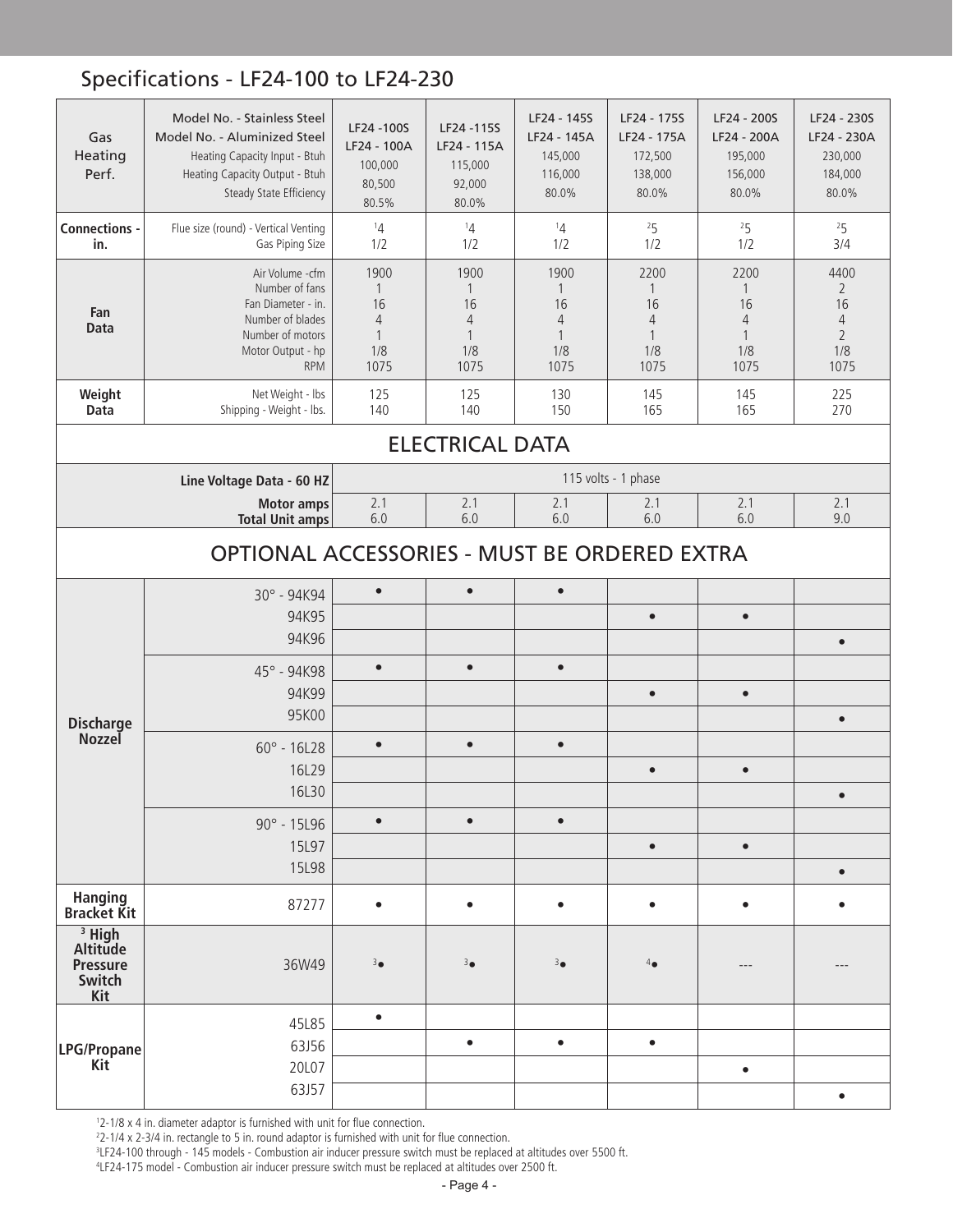### Specifications - LF24-250 to LF24-400

| Gas<br>Heating<br>Performance          | Model No. - Stainless Steel<br>Model No. - Aluminized Steel<br>Heating Capacity Input - Btuh<br>Heating Capacity Output - Btuh<br>Steady State Efficiency | LF24 -250S<br>LF24 - 250A<br>250,000<br>201,250<br>80.5%                        | LF24 - 300S<br>LF24 - 300A<br>300,000<br>241,500<br>80.5%                       | LF24 - 345S<br>LF24 - 345A<br>345,000<br>276,000<br>80.0%          | LF24 - 400S<br>LF24 - 400A<br>390,000<br>312,000<br>80.0%          |  |  |
|----------------------------------------|-----------------------------------------------------------------------------------------------------------------------------------------------------------|---------------------------------------------------------------------------------|---------------------------------------------------------------------------------|--------------------------------------------------------------------|--------------------------------------------------------------------|--|--|
| Connections -<br>in.                   | Flue size (round) - Vertical venting<br>Gas Piping Size                                                                                                   | 15<br>3/4                                                                       | 15<br>3/4                                                                       | 26<br>3/4                                                          | 26<br>3/4                                                          |  |  |
| Fan<br>Data                            | Air Volume - cfm<br>Number of fans<br>Fan Diameter - in.<br>Number of blades<br>Number of motors<br>Motor Output - hp<br><b>RPM</b>                       | 4400<br>$\overline{2}$<br>16<br>$\overline{4}$<br>$\overline{2}$<br>1/8<br>1075 | 4400<br>$\overline{2}$<br>16<br>$\overline{4}$<br>$\overline{2}$<br>1/8<br>1075 | 4400<br>2<br>16<br>$\overline{4}$<br>$\overline{2}$<br>1/8<br>1075 | 4400<br>$\overline{2}$<br>16<br>5<br>$\overline{2}$<br>1/8<br>1075 |  |  |
| Weight<br>Data                         | Net Weight - Ibs<br>Shipping Weight - lbs.                                                                                                                | 270<br>285                                                                      | 280<br>305                                                                      | 285<br>310                                                         | 285<br>310                                                         |  |  |
| <b>ELECTRICAL DATA</b>                 |                                                                                                                                                           |                                                                                 |                                                                                 |                                                                    |                                                                    |  |  |
|                                        | Line Voltage Data - 60 HZ                                                                                                                                 |                                                                                 |                                                                                 | 115 volts - 1 phase                                                |                                                                    |  |  |
|                                        | <b>Motor amps</b><br><b>Total Unit amps</b>                                                                                                               | 2.1<br>9.0                                                                      | 2.1<br>9.0                                                                      | 2.1<br>9.0                                                         | 2.1<br>9.0                                                         |  |  |
|                                        | OPTIONAL ACCESSORIES - MUST BE ORDERED EXTRA                                                                                                              |                                                                                 |                                                                                 |                                                                    |                                                                    |  |  |
|                                        | $30^{\circ}$ - 94K96                                                                                                                                      | $\bullet$                                                                       | $\bullet$                                                                       | $\bullet$                                                          | $\bullet$                                                          |  |  |
| <b>Discharge</b><br><b>Nozzel</b>      | 45° - 95K00                                                                                                                                               | $\bullet$                                                                       | $\bullet$                                                                       | $\bullet$                                                          | $\bullet$                                                          |  |  |
|                                        | $60^{\circ}$ - 16L30<br>$90^{\circ}$ - 15L98                                                                                                              | $\bullet$                                                                       | $\bullet$                                                                       | $\bullet$                                                          | $\bullet$                                                          |  |  |
|                                        |                                                                                                                                                           | $\bullet$                                                                       | $\bullet$                                                                       | $\bullet$                                                          | $\bullet$                                                          |  |  |
| <b>Hanging</b><br>Bracket Kit          | 87277                                                                                                                                                     |                                                                                 |                                                                                 |                                                                    |                                                                    |  |  |
| <b>LPG/Propane</b><br>Kit <sup>-</sup> | 45L88<br>63J57<br>20L06                                                                                                                                   | $\bullet$                                                                       | $\bullet$                                                                       | $\bullet$                                                          | $\bullet$                                                          |  |  |

1 2-1/4 x 2-3/4 in. rectangular to 5 in. round adapter is furnished with unit for flue connection. 2 2-1/4 x 2-3/4 in. rectangular to 6 in. round adaptor is furnished with unit for flue connection.

#### Throw Data

| Model<br>Number        | Air Volume<br>cfm | <sup>1</sup> Effective Throw<br>feet | N<br>h<br>u |
|------------------------|-------------------|--------------------------------------|-------------|
| LF24 - 100, 115, 145   | 1900              | 60                                   | ir          |
| LF24 - 175, LF24 - 200 | 2200              | 65                                   | 17<br>W     |
| LF24 - 230, LF24 - 250 |                   |                                      | re<br>m     |
| LF24 - 300, LF24 - 345 | 4400              | 80                                   |             |
| LF24 - 400             |                   |                                      |             |

NOTE - Adjustable horizontal louvers on unit allow a variation n throw and spread.

Throw terminates where velocity reaches 50 ft. per minute.

# Maximum Mounting Height

| Model<br>Number        | Feet |
|------------------------|------|
| LF24 - 100, 115        | 16   |
| LF24 - 145, LF24 - 175 | 20   |
| LF24 - 200             |      |
| LF24 - 230, LF24 - 250 |      |
| LF24 - 300, LF24 - 345 | 30   |
| LF24 - 400             |      |

1 Recommended maximum mounting height from floor to bottom of unit. At heights greater than shown air throw distance and air temperature at floor level is affected.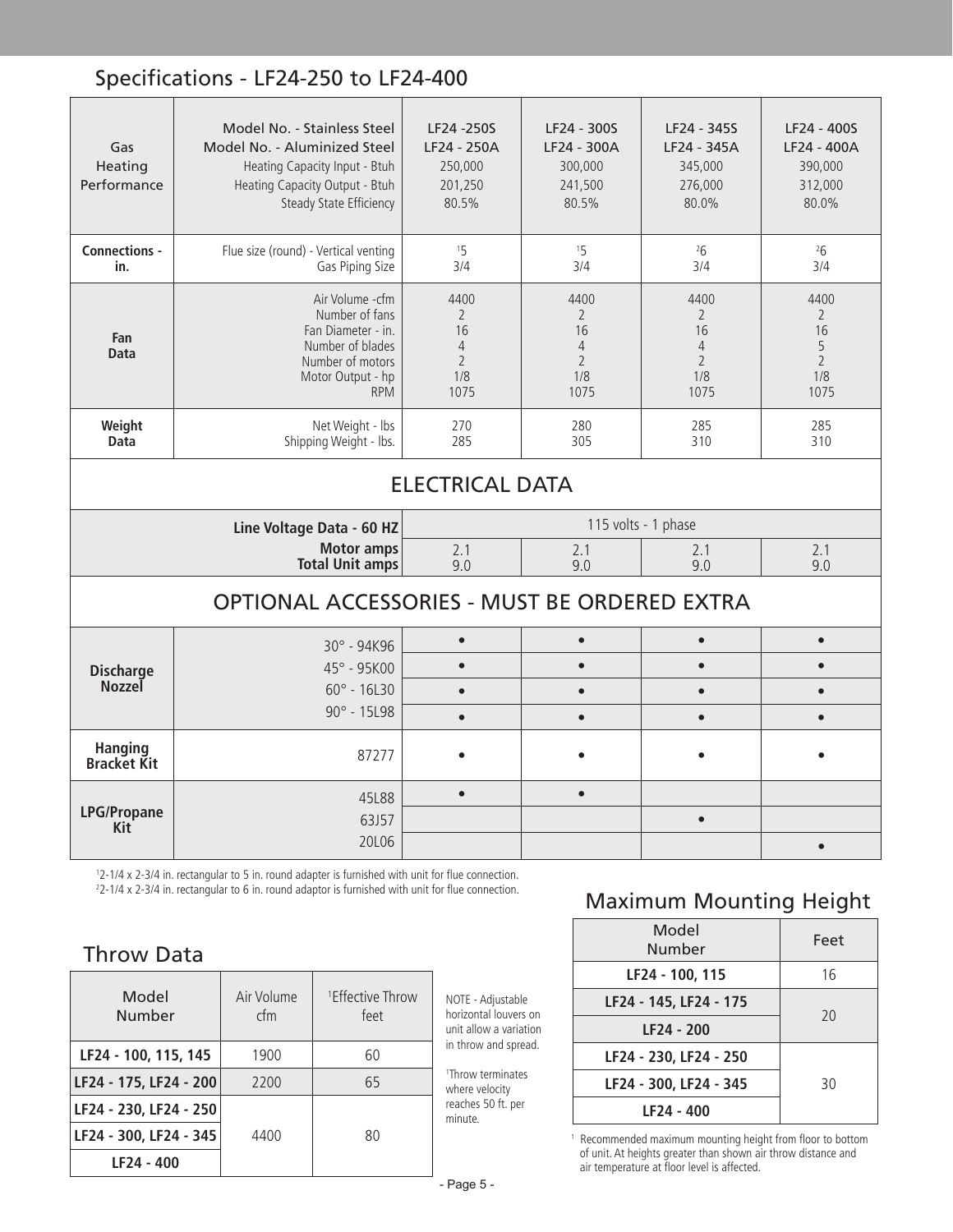#### High Altitude Information

 All units may be fired at full input up to 2000 feet above sea level. Above 2000 feet, manifold pressure must be adjusted on some units. Adjust pressure regulator to pressure shown in tables. If unit is installed at an altitude greater than 7500 feet, unit must be derated by 4 percent for each additional 1000 feet above 7500 feet.

In Canada, certification for installation at altitudes over 4500 feet above sea level is the jurisdiction of the local authorities. 

| Model         | Natural Gas Manifold Pressure - in. w.c. |               |                            |                            |                            |                              |                              |  |
|---------------|------------------------------------------|---------------|----------------------------|----------------------------|----------------------------|------------------------------|------------------------------|--|
| <b>Number</b> | 0-2000 ft.                               | 2000-2500 ft. | 2500-3500 ft.              | 3500-4500 ft.              | 4500-5500 ft.              | 5500-6500 ft.                | 6500-7500 ft.                |  |
| LF24 - 100    |                                          |               |                            |                            |                            |                              |                              |  |
| LF24 - 115    | No Adjustment                            | No Adjustment | No Adjustment              | No Adjustment              | 3.4                        | 23.3                         | 23.2                         |  |
| LF24 - 300    |                                          |               |                            |                            |                            |                              |                              |  |
| LF24 - 145    | No Adjustment                            | 3.4           | 3.3                        | 3.2                        | 3.1                        | 23.0                         | 22.9                         |  |
| LF24 - 175    | No Adjustment                            | No Adjustment | <sup>1</sup> No Adjustment | <sup>1</sup> No Adjustment | <sup>1</sup> No Adjustment | <sup>1,2</sup> No Adjustment | <sup>1,2</sup> No Adjustment |  |
| LF24 - 230    |                                          |               |                            |                            |                            |                              |                              |  |
| LF24 - 200    |                                          |               |                            |                            |                            |                              |                              |  |
| LF24 - 250    |                                          |               |                            |                            |                            |                              |                              |  |
| LF24 - 345    | No Adjustment                            | No Adjustment | No Adjustment              | 3.4                        | 3.3                        | 3.2                          | 3.1                          |  |
| LF24 - 400    |                                          |               |                            |                            |                            |                              |                              |  |

Note - This is the only permissible derate for the units.

<sup>1</sup>LF24 - 175 Combustion air inducer pressure switch must be replaced at altitudes from 2500 - 7500 ft. Order 36W49 pressure switch.

2 LF24-100 through -145 models - Combination air inducer pressure switch must be replaced at altitudes over 5500 ft. Order pressure switch 36W49

| Model         | LPG/Propane Manifold Pressure - in. w.c. |               |                            |                            |                            |                  |                              |  |
|---------------|------------------------------------------|---------------|----------------------------|----------------------------|----------------------------|------------------|------------------------------|--|
| <b>Number</b> | 0-2000 ft.                               | 2000-2500 ft. | 2500-3500 ft.              | 3500-4500 ft.              | 4500-5500 ft.              | 5500-6500 ft.    | 6500-7500 ft.                |  |
| LF24 - 100    |                                          |               |                            |                            |                            |                  |                              |  |
| LF24 - 115    | No Adjustment                            | No Adjustment | No Adjustment              | No Adjustment              | 8.7                        | 28.4             | 28.1                         |  |
| LF24 - 300    |                                          |               |                            |                            |                            |                  |                              |  |
| LF24 - 145    | No Adjustment                            | 8.7           | 8.4                        | 8.1                        | 7.8                        | 27.5             | 27.2                         |  |
| LF24 - 175    | No Adjustment                            | No Adjustment | <sup>1</sup> No Adjustment | <sup>1</sup> No Adjustment | <sup>1</sup> No Adjustment | 1,2No Adjustment | <sup>1,2</sup> No Adjustment |  |
| LF24 - 230    |                                          |               |                            |                            |                            |                  |                              |  |
| LF24 - 200    |                                          |               |                            |                            |                            |                  |                              |  |
| LF24 - 250    |                                          |               |                            |                            |                            |                  | 8.3                          |  |
| LF24 - 345    | No Adjustment                            | No Adjustment | No Adjustment              | 9.2                        | 8.9                        | 8.6              |                              |  |
| LF24 - 400    |                                          |               |                            |                            |                            |                  |                              |  |

<sup>1</sup>LF24 - 175 Combustion air inducer pressure switch must be replaced at altitudes from 2500 - 7500 ft. Order 36W49 pressure switch.

2 LF24 - 100 through - 145 models - Combination air inducer pressure switch must be replaced at altitudes over 5500 ft. Order 36W49 pressure switch.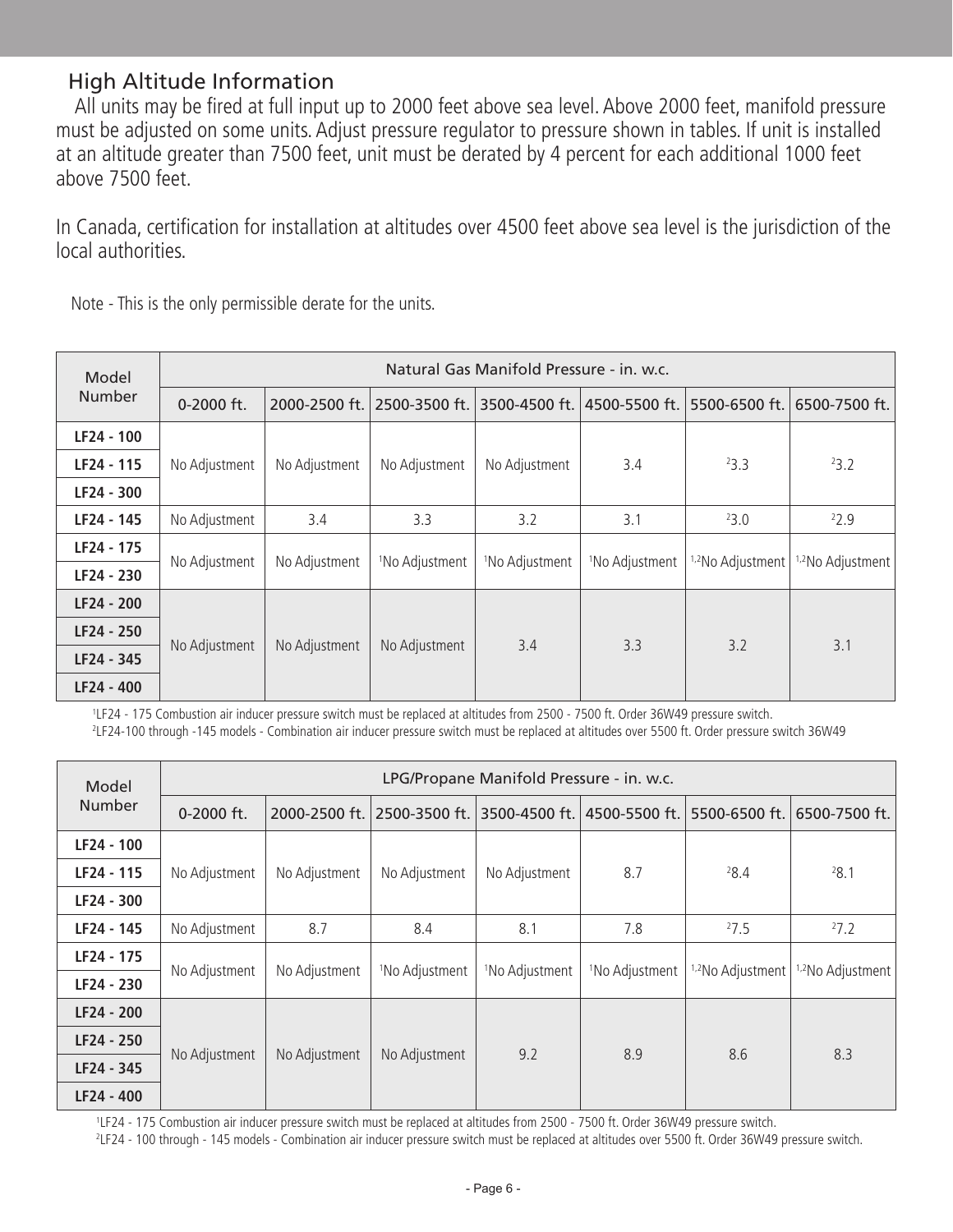| Top           | 6 inches  | NOTE - Provide                           |  |  |
|---------------|-----------|------------------------------------------|--|--|
| <b>Sides</b>  | 6 inches  | adequate clearance<br>for servicing.     |  |  |
| Rear          | 18 inches | See Installation                         |  |  |
| <b>Bottom</b> | 0 inches  | Instructions for<br>further installation |  |  |
| <b>Flue</b>   | 6 inches  | considerations.                          |  |  |

#### Installation Clearances Maximum Horizontal Vent Lengths

| <b>Number</b><br>of Elbows | LF24-100,<br>115,145,<br>175, 200 | LF24-230,<br>LF24-345<br>250, 300 |    | LF24-400 |
|----------------------------|-----------------------------------|-----------------------------------|----|----------|
|                            | 25                                | 35<br>31                          |    | 21       |
| $\overline{\phantom{a}}$   | 20                                | 30                                | 22 | 12       |
| 3                          | 15                                | 25                                | 13 | ς        |
| 4                          | 10                                | 20                                |    |          |
| 5                          | 5                                 | 15                                |    |          |
| 6                          |                                   | 10                                |    |          |
|                            |                                   |                                   |    |          |

# Dimensions - in inches

 Note -Single fan model shown. LF24-100, 115,145,175 and 200. LF24-230, 250, 300, 345 and 400 models have two fans.

1 Note -Two rivet nuts are furnished on

 LF24-100, 115, 145, 175 and 200 models. Four rivet nuts are furnished on LF24-230, 250, 300, 345 and 400 models.

FRONT VIEW

A



| <b>Model Number</b> | $\overline{A}$ | $\sf B$     | C          | D          | E         | F           |
|---------------------|----------------|-------------|------------|------------|-----------|-------------|
| LF24 - 100          |                |             |            |            |           |             |
| LF24 - 115          | $20 - 3/16$    | $11 - 1/2$  | 19-1/16    | $11 - 3/4$ | $3 - 1/4$ | $7 - 7/8$   |
| LF24 - 145          |                |             |            |            |           |             |
| LF24 - 175          | $23 - 1/8$     | $11 - 1/2$  | $22 - 1/2$ | $8 - 1/2$  | $3 - 1/4$ | $8 - 11/16$ |
| LF24 - 200          |                |             |            |            |           |             |
| LF24 - 230          |                |             | 40         | $17 - 3/4$ | $3 - 1/2$ | $8 - 11/16$ |
| LF24 - 250          | $41 - 1/8$     | $3 - 11/16$ |            |            |           |             |
| LF24 - 300          |                |             |            |            |           |             |
| LF24 - 345          |                |             |            |            |           |             |
| LF24 - 400          | $41 - 1/8$     | $3 - 11/16$ | 40         | $17 - 1/2$ | $3 - 1/2$ | $9 - 13/16$ |